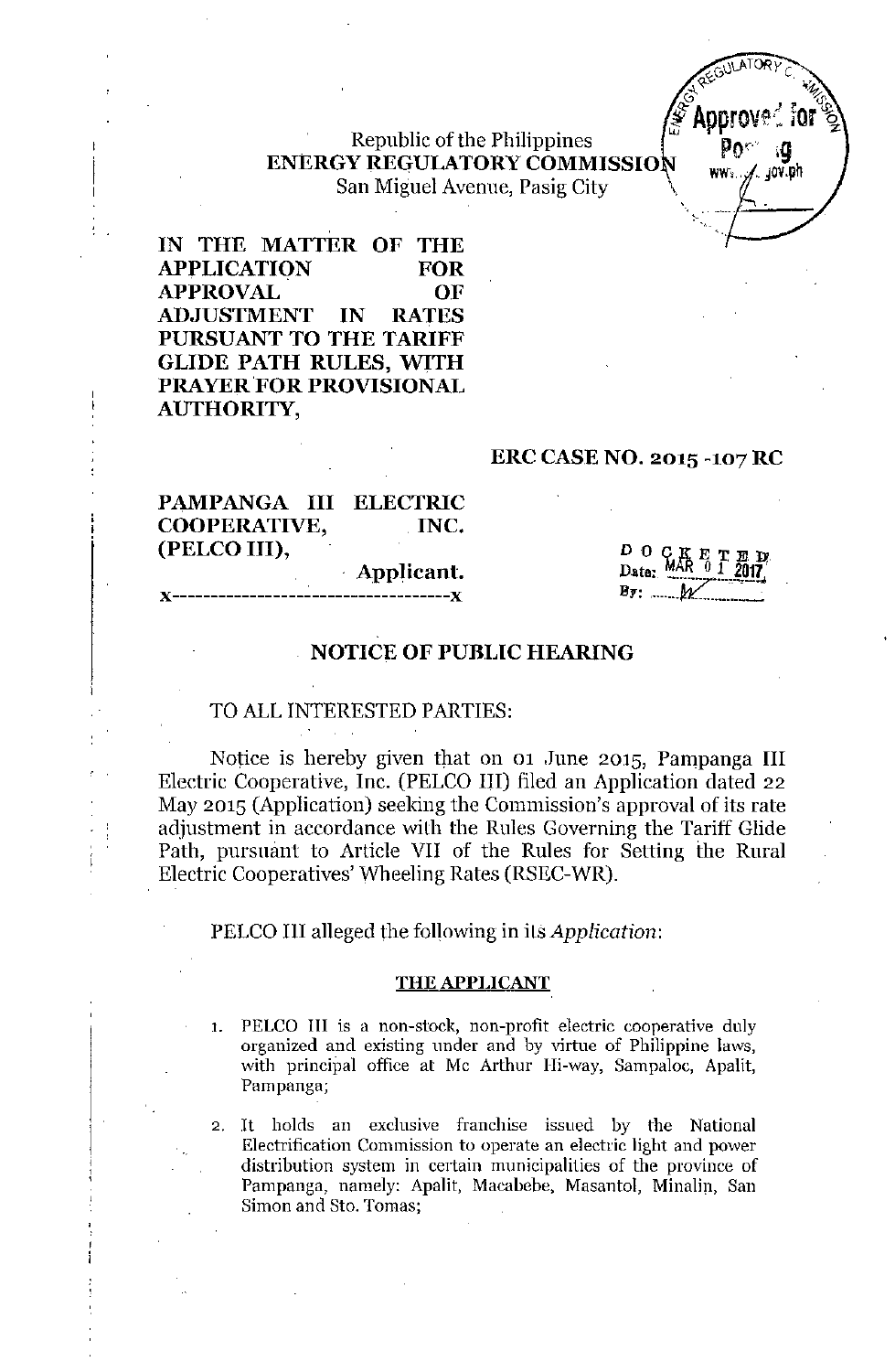#### THE ANTECEDENT **FACTS**

- **3. In 2009, the Honorable Commission promulgated the Rules for** Setting the Electric Cooperatives' Wheeling Rates (RSEC-WR);
- 4. The RSEC-WR provided a regulatory framework whereby an Initial Tariff and a Tariff Glide Path shall be developed for each Electric Cooperative (EC) Group for a Regulatory Period;
- 5. On November 8, 2011, PELCO III filed with the Honorable **Commission an application for approval of its proposed Initial** Tariffs pursuant to the RSEC-WR, docketed as ERC Case No. 2011- '59 RC;
- 6. The Honorable Commission approved PELCO Ill's application in **a decision dated March 12, 2012 and docketed on June 13, 2012, granting the cooperative at the end of the transition period, the follmving initial tariffs on its Distribution, Supply and Metering** (DSM) Charges, among others, to wit:

|                               |                     | <b>CUSTOMER TYPE</b>   |                |                   |
|-------------------------------|---------------------|------------------------|----------------|-------------------|
| <b>CHARGES</b>                | <b>UNITS</b>        | <b>Residen</b><br>tial | Low<br>Voltage | Higher<br>Voltage |
| <b>Distribution Charges:</b>  |                     |                        |                |                   |
| Demand Charge                 | PhP/kW              |                        |                | 118.5500          |
| Distribution System<br>Charge | PhP/kWh             | 0.2748                 | 0.3748         |                   |
| <b>Supply Charges:</b>        |                     |                        |                |                   |
| Retail Customer Charge        | PhP/Customer/<br>Mo |                        | 59.7300        | 59.7300           |
| Supply System Charge          | PhP/kWh             | 0.4140                 |                |                   |
| <b>Metering Charges:</b>      |                     |                        |                |                   |
| <b>Retail Customer Charge</b> | PhP/Meter/Mo        | 5.0000                 | 54.9200        | 54.9200           |
| Metering System Charge        | PhP/kWh             | 0.3460                 |                |                   |

່ເ I<br>I<br>I<br>I  $\begin{bmatrix} 0 & 0 & 0 \\ 0 & 0 & 0 \\ 0 & 0 & 0 \\ 0 & 0 & 0 \\ 0 & 0 & 0 \\ 0 & 0 & 0 \\ 0 & 0 & 0 \\ 0 & 0 & 0 \\ 0 & 0 & 0 & 0 \\ 0 & 0 & 0 & 0 \\ 0 & 0 & 0 & 0 \\ 0 & 0 & 0 & 0 \\ 0 & 0 & 0 & 0 & 0 \\ 0 & 0 & 0 & 0 & 0 \\ 0 & 0 & 0 & 0 & 0 \\ 0 & 0 & 0 & 0 & 0 & 0 \\ 0 & 0 & 0 & 0 & 0 & 0 \\ 0 & 0 & 0 & 0 &$ 

!  $\frac{1}{1}$  $\dagger$ I I [

7. Further under Article 7 of the RSEC-WR. it is provided that during the regulatory period, the rate of the ECs per group shall be adjusted . using the following formula, to wit:

Tariff x (1+ index "I"-Efficiency Factor "X" + Performance Incentive "S")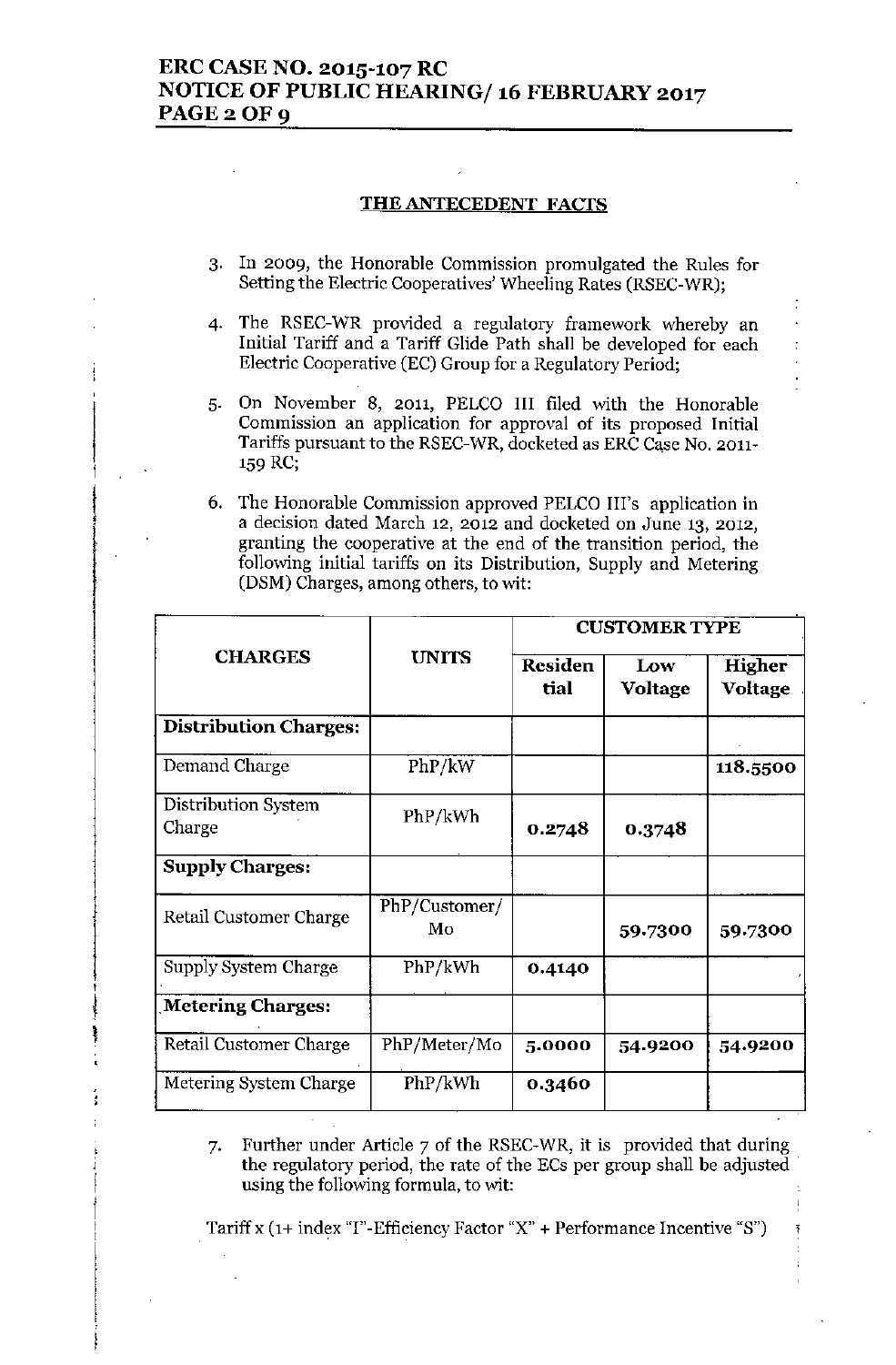The Index "I", shall be an escalation factor to be used in adjusting the rates to reflect the combined impact of inflation and load factor. There shall be an efficiency factor "X" to account for the operational efficiency of the ECs in setting their rates. There shall he a performance incentive "8" which shall reward or penalize the EC for above or below standard performance, respectively.

The TGP is intended as a cap and the EC may move up to the cap, if it is a positive adjustment. If the cap is lower than the current average tariff, a reduction may be implemented.

#### LEGAL BASIS FOR THE APPLICATION

- 8. On May 2, 2011, the Honorable Commission promulgated the Tariff Glide Path (TGP) Rules pursuant to Article 7 of the RSEC-WR;
- 9. The TGP is a rate adjustment mechanism which provides an opportunity for the ECs to adjust their rates once every three (3) years. The rate adjustments may occur at the start of the fourth year of the first Regulatory Period and every three years thereafter;
- 10. Under the TGP, the regulatory period is six (6) years for each entry . group. For the Third Entrant Group, the first regulatory period is from January 1,2013 to December 31,2018.
- 11. Further under the TGP Rules, the concerned EC shall use the following formula in determining the TGP for the first to third years of the Regulatory Period, to wit:

 $TGP_A = TGP_n + TGP_{n+1} TGP_{n+2}$  where

 $TGP_n$  $I_n - X_n + s_n$ 

f

f

N  $_$  the first year of their Regulatory Period and succeeding Regulatory Periods

Except that for the first two years of the First Regulatory Period, "X" will be equal to zero and thereafter shall not be less than zero. The TGP calculated for each of the three years will be summed to determine the possible rate adjustment the starting on the Fourth Year of the current Regulatory Period.

12. In its decision in ERC Case No. 2011-159 RC, the Honorable Commission directed PELCO III to implement its revised rates based on the RSEC-WR starting January 2012 and ending December 2014 and emphasized that the implementaion of its transition rates coincides with the first regulatory year of the TGP. In the said decision, PELCO III was grouped with the Third Entrant Group under. the TGP Rules, and directed to file its application for rate adjustment pursuant thereto within the timeline set for ECs belonging to the. Third Entrant Group. Hence, this application.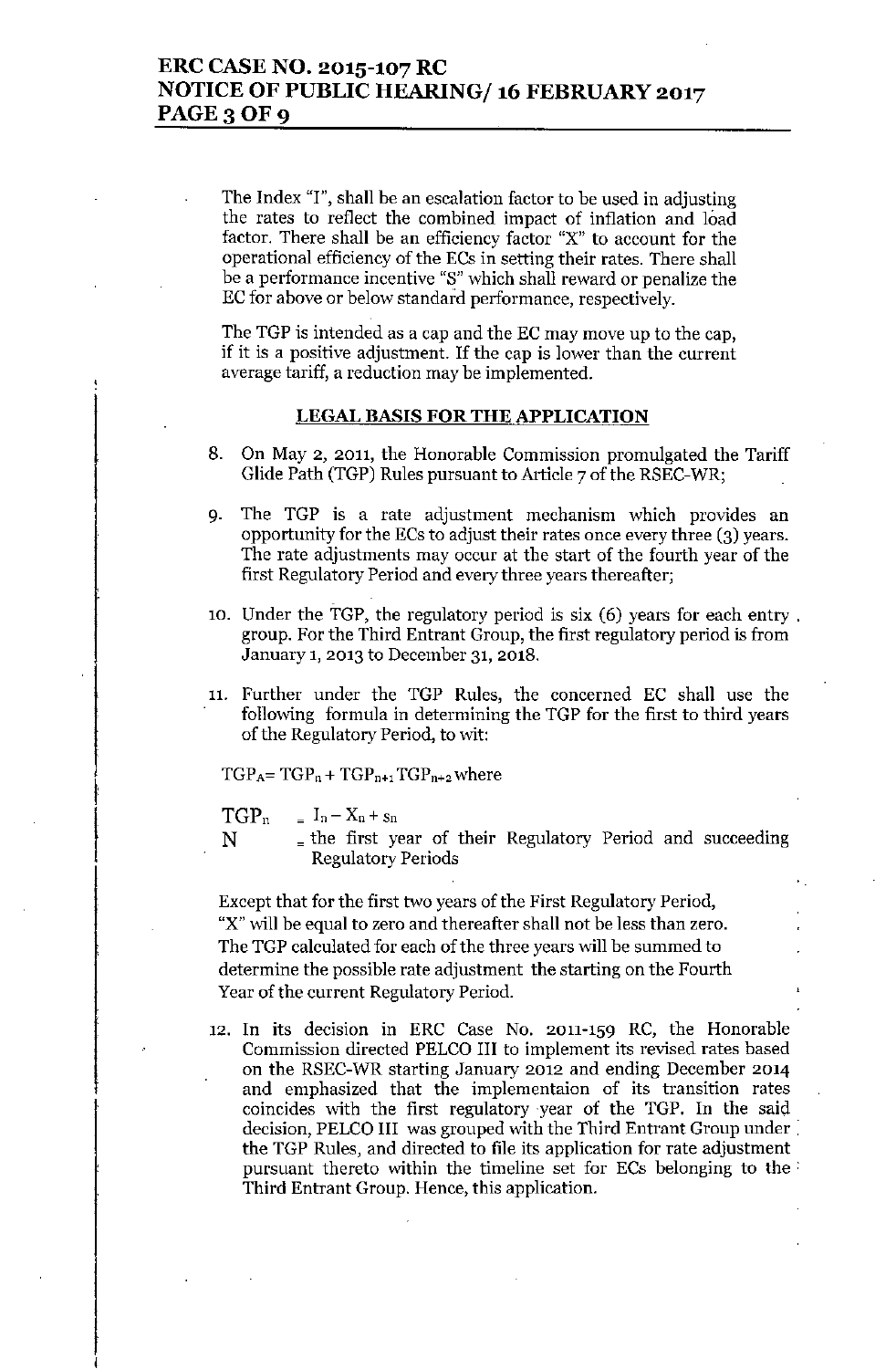### ERC CASE NO. 2015-107 RC NOTICE OF PUBLIC HEARING/16 FEBRUARY 2017 **PAGE 4 OF 9**

### THE PROPOSED RATE ADJUSTMENT

'3. Applying the methodology embodied in the TGP Rules, PELCO III calculated the values of the "I", "X" and "8" and came up with the following results, to wit:

|                  |       |          |          |              | TGP A           |
|------------------|-------|----------|----------|--------------|-----------------|
|                  | "ו"   | "Х"      | "S"      | <b>TGP A</b> | (Excluding "S") |
| <b>Year 2013</b> | 0.00% | $0.00\%$ | $0.00\%$ | $0.00\%$     | $0.00\%$        |
| <b>Year 2014</b> | 0.00% | $0.00\%$ | $0.80\%$ | $0.80\%$     | $0.00\%$        |
| Year 2015        | 0.75% | 0.60%    | 0.80%    | 0.95%        | 0.15%           |
| Net Results      |       |          |          | 1.75%        | 0.15%           |

'4. Applying the above values resulted in adjustments on PELCO Ill's D8M Rates, as follows:

### A. WITH PERFORMANCE INCENTIVE "S"

, 1<br>**ք** ! !<br>! !<br>!<br>!

ł

;<br>; t

]<br>I<br>I I I ,

, f !<br>}

I

•• , ,  $\ddot{\ }$ !<br>!<br>!

|                                   |                 | <b>CUSTOMER TYPE</b> |                |                   |
|-----------------------------------|-----------------|----------------------|----------------|-------------------|
|                                   | <b>UNITS</b>    | Residential          | Low<br>Voltage | Higher<br>Voltage |
| <b>Distribution Charges:</b>      |                 |                      |                |                   |
| Demand Charge                     | PhP/kW          |                      |                | 121.0957          |
| <b>Distribution System Charge</b> | PhP/kWh         | 0.2807               | 0.3828         |                   |
| <b>Supply Charges:</b>            |                 |                      |                |                   |
| <b>Retail Customer Charge</b>     | PhP/Customer/Mo |                      | 61.0126        | 61.0126           |
| <b>Supply System Charge</b>       | PhP/kWh         | 0.4229               |                |                   |
| <b>Metering Charges:</b>          |                 |                      |                |                   |
| <b>Retail Customer Charge</b>     | PhP/Meter/Mo.   | 5.1074               | 56.0993        | 56.0993           |
| Metering System Charge            | PhP/kWh         | 0.3534               |                |                   |

#### B) EXCLUDING PERFORMANCE INCENTIVE "S"

|                              |              |                    | <b>CUSTOMER TYPE</b> |                   |  |
|------------------------------|--------------|--------------------|----------------------|-------------------|--|
|                              | <b>UNITS</b> | <b>Residential</b> | Low<br>Voltage       | Higher<br>Voltage |  |
| <b>Distribution Charges:</b> | $\sim$       |                    |                      |                   |  |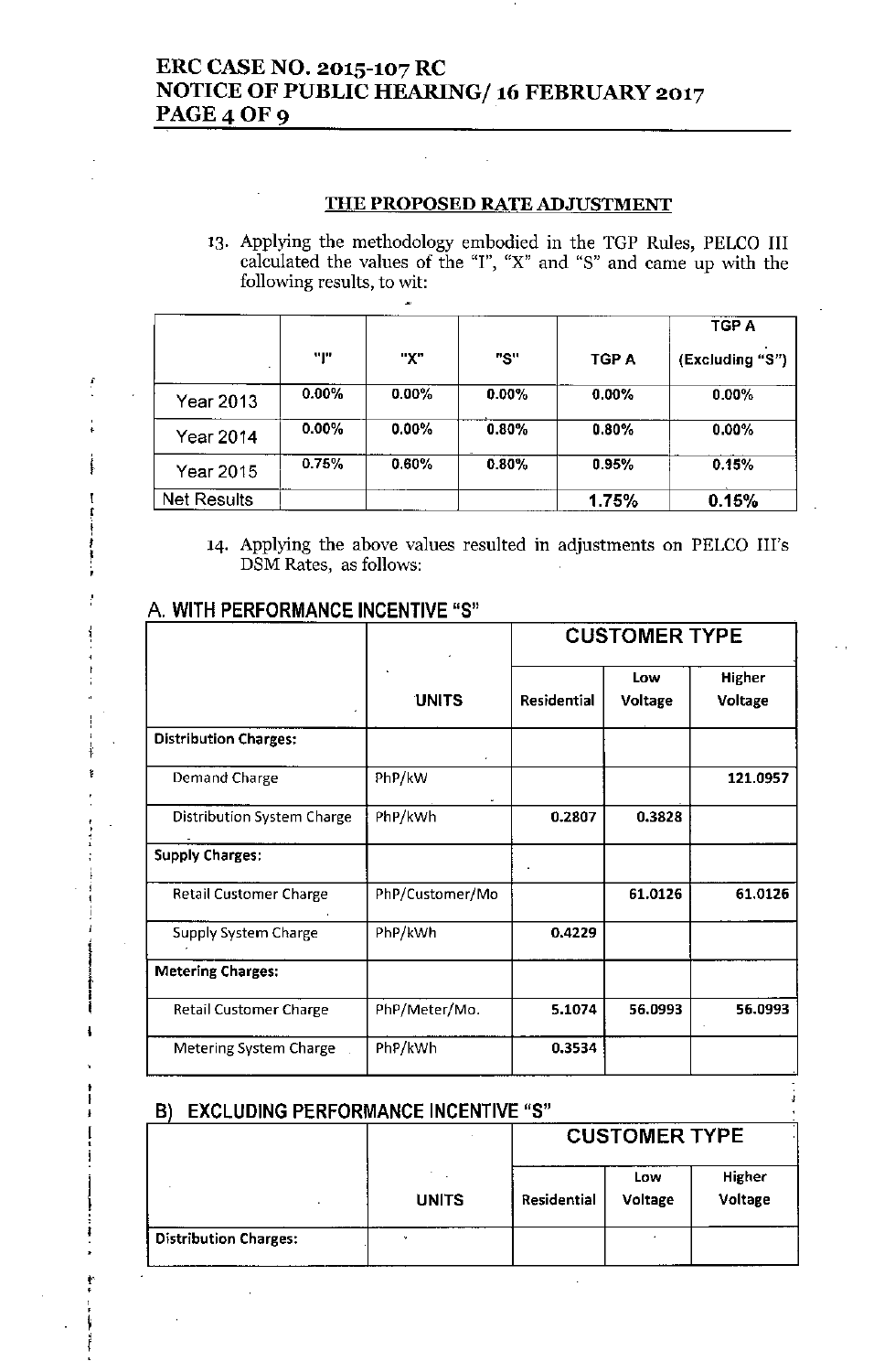### ERC CASE NO. 2015-107 RC NOTICE OF PUBLIC HEARING/ 16 FEBRUARY 2017 PAGE 5 OF 9

| Demand Charge                     | PhP/kW          |        |         | 118.7247 |
|-----------------------------------|-----------------|--------|---------|----------|
| <b>Distribution System Charge</b> | PhP/kWh         | 0.2752 | 0.3754  |          |
| <b>Supply Charges:</b>            |                 |        |         |          |
| <b>Retail Customer Charge</b>     | PhP/Customer/Mo |        | 59.8180 | 59.8180  |
| Supply System Charge              | PhP/kWh         | 0.4146 |         |          |
| <b>Metering Charges:</b>          |                 |        |         |          |
| <b>Retail Customer Charge</b>     | PhP/Meter/Mo.   | 5.0074 | 55.0009 | 55.0009  |
| Metering System Charge            | PhP/kWh         | 0.3465 |         |          |

'5. Consequently, applicant respectfully prays for the approval of the foregoing calculated DSM rates,

### SUPPORTING DATA AND DOCUMENTS

16. **In** support of the foregoing computations, the cooperative is submitting herewith the following data and documents, which are being made integral parts hereof, to wit:

I<br>T

f i<br>!<br>P  $\mathbf{f}$ 

| Annex        | Nature of Document                                  |
|--------------|-----------------------------------------------------|
|              | Proposed TGP Calculation and supporting documents   |
|              | using the prescribed templates:                     |
| $\mathbf{A}$ | Index "I" Calculation                               |
|              |                                                     |
| $A-2$        | Efficiency Factor "X" Calculation                   |
| $A-3$        | Performance Incentive "S" Calculation               |
|              |                                                     |
| B            | Monthly Financial and Statistical Report (MFSR) -   |
|              | Sections B and E (2010-2014)                        |
| $\mathbf C$  | Billing Determinants Template (kWh Sales, Number of |
|              | Customers, kW Demand(2010-2104)                     |
| D            | Sample Bills (per customer type) (2010 - 2014)      |
| Ε            | Regional CPI (2011-2014)                            |
| F            | RFSC/Reinvestment Fund Utilization (2012-2014)      |
| G            | Consumer Complaints (Summary or Tracking Form)      |
|              | $(2012 - 2014)$                                     |
| Н            | Audited Financial Statements (2010 -2014)           |

### ALLEGATIONS IN SUPPORT OF THE PRAYER FOR PROVISIONAL AUTHORITY

17. Applicant repleads the foregoing allegations as may be material herein;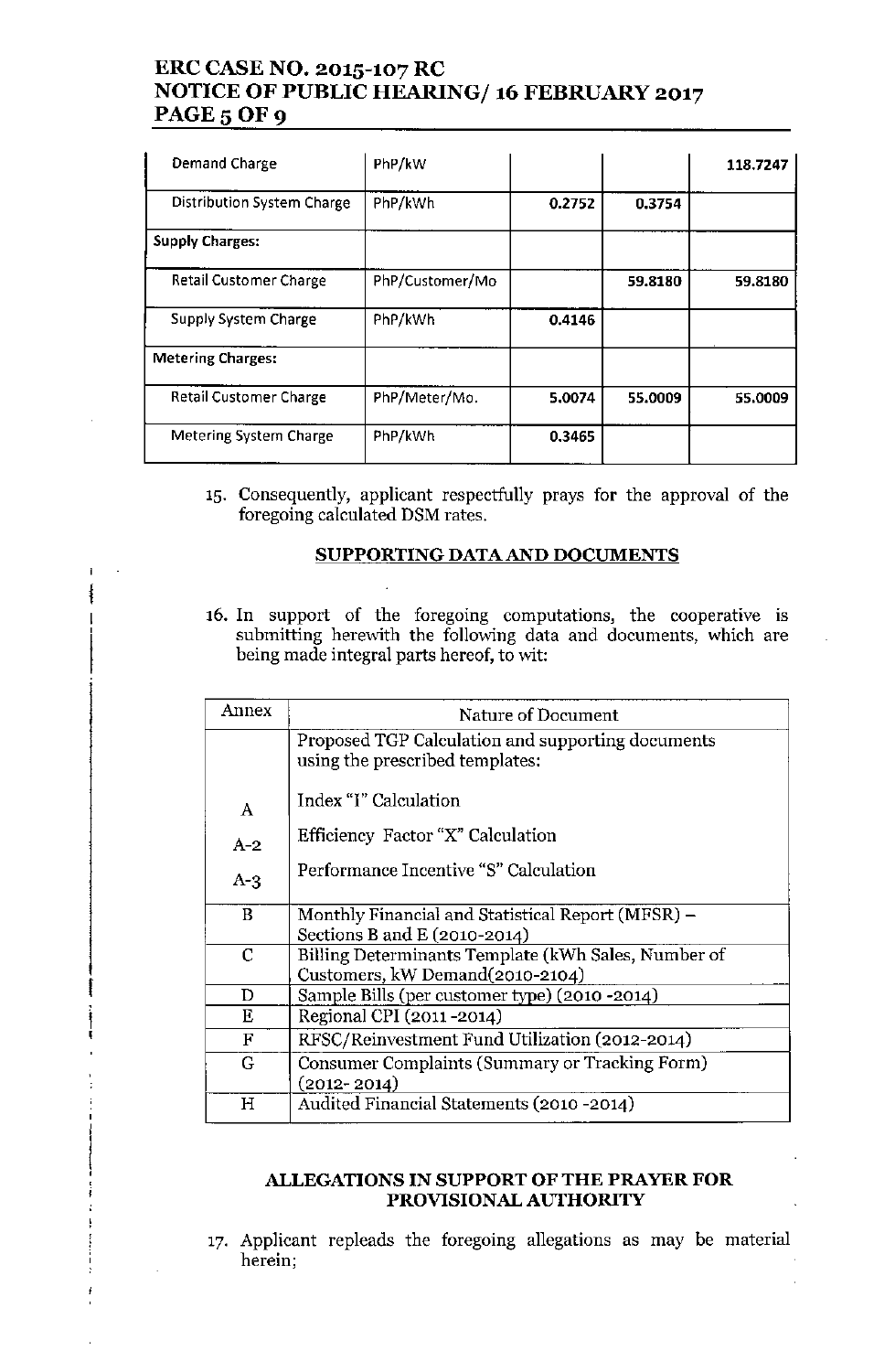### ERC CASE NO. 2015-107 RC NOTICE OF PUBLIC HEARING/ 16 FEBRUARY 2017 PAGE 6 OF 9

- 18. Applicant's current DSM rates were implemented starting way back January 2012;
- 19. Over the years, the cost of its operations has significantly increased, not only as a logical effect of inflation as well as certain governmental requirements, but likewise due to the inevitable expansion of its distribution network brought about by the extension of its services to remote areas. More significantly, the cooperative has been implementing the Sitio Energization Program (SEP) of the Aquino government, such that the massive expansion of its distribution lines up to the remotest areas has considerably increased its operational and maintenance costs, not to mention the increased system loss which the cooperative is likely to absorb. All these costs were not duly provided for in its current rates and the general funds being generated from its DSM revenues as granted under the RSEC-WR are no longer sufficient to cover these inevitable costs;
- 20. Thus, the cooperative urgently needs additional funds to be able to cope with the rising costs of its operations;
- 21. Further, based on the provisions of the TGP Rules, for cooperatives belonging to the Third Entrant Group, their initial tariff shall be adjusted at the start of the fourth regulatory year of the First Regulatory Period, which is January 1, 2016;
- 22. Considering the foregoing, applicant respectfully prays that while the instant application is pending, it be granted a provisional authority to implement the proposed rates effective January 1, 2016.

### COMPLIANCE WITH PRE-FILING REOUIREMENTS

I

!!<br>!<br>!

!<br>!<br>! I I

|<br>|<br>|<br>|

I l<br>! I

I

23. Finally, in compliance \vith the ERC Rules of Practice and Procedure, applicant is likewise submitting herewith the following documents, which are being made integral parts hereof, to wit:

| <b>Annex</b>    | <b>Nature of Document</b>                                                                                                                           |
|-----------------|-----------------------------------------------------------------------------------------------------------------------------------------------------|
|                 | Affidavit in Support of the Prayer for Provisional Authority                                                                                        |
| $J$ to $J-1$    | Proof of furnishing copies of the Application to the Sangguniang<br>Bayan of Apalit and Sangguniang Panlalawigan of Pampanga                        |
| K and<br>series | Proof of publication of the Application in a newspaper of general<br>circulation in PELCO III's franchise area or where its principally<br>operates |

### PRAYER

**WHEREFORE,** premises considered, it is most respectfully prayed of, this Honorable Commission that pending evaluation of the instant. application or after due notice and hearing, as the case may be, PELCO III be allowed to implement either of the following two (2) alternative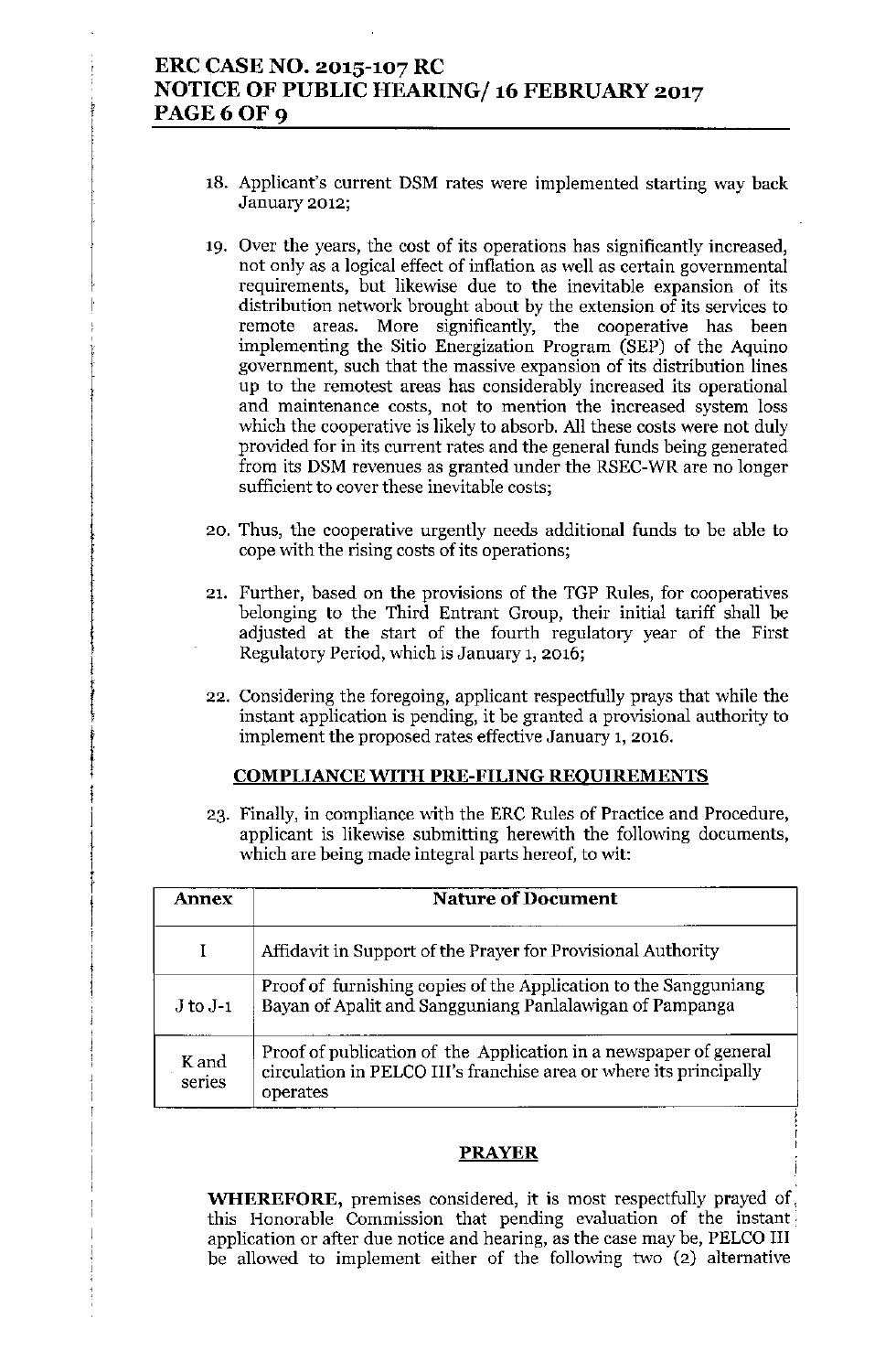### ERC CASE NO. 2015-107 RC NOTICE OF PUBLIC HEARING/ 16 FEBRUARY 2017 PAGE 7 OF 9

proposed new rates for its Distribution, Supply and Metering (DSM) Charges, effective January **1,2016,** to wit:

### A. WITH PERFORMANCE INCENTIVE "S"

|                               |                 | <b>CUSTOMER TYPE</b> |                |                   |
|-------------------------------|-----------------|----------------------|----------------|-------------------|
|                               | <b>UNITS</b>    | <b>Residential</b>   | Low<br>Voltage | Higher<br>Voltage |
| <b>Distribution Charges:</b>  |                 |                      |                |                   |
| Demand Charge                 | PhP/kW          |                      |                | 121.0957          |
| Distribution System Charge    | PhP/kWh         | 0.2807               | 0.3828         |                   |
| <b>Supply Charges:</b>        |                 |                      |                |                   |
| <b>Retail Customer Charge</b> | PhP/Customer/Mo |                      | 61.0126        | 61.0126           |
| <b>Supply System Charge</b>   | PhP/kWh         | 0.4229               |                |                   |
| <b>Metering Charges:</b>      |                 |                      |                |                   |
| <b>Retail Customer Charge</b> | PhP/Meter/Mo.   | 5.1074               | 56.0993        | 56.0993           |
| <b>Metering System Charge</b> | PhP/kWh         | 0.3534               |                |                   |

÷

## B) EXCLUDING PERFORMANCE INCENTIVE "S"

j

 $\overline{a}$ 

I

I

I

t !<br>|}

|                                   |                 | <b>CUSTOMER TYPE</b> |         |                |
|-----------------------------------|-----------------|----------------------|---------|----------------|
|                                   |                 |                      | Low     | Higher         |
|                                   | <b>UNITS</b>    | <b>Residential</b>   | Voltage | <b>Voltage</b> |
| <b>Distribution Charges:</b>      |                 |                      |         |                |
| Demand Charge                     | PhP/kW          |                      |         | 118.7247       |
| <b>Distribution System Charge</b> | PhP/kWh         | 0.2752               | 0.3754  |                |
| <b>Supply Charges:</b>            |                 |                      |         |                |
| <b>Retail Customer Charge</b>     | PhP/Customer/Mo |                      | 59.8180 | 59.8180        |
| Supply System Charge              | PhP/kWh         | 0.4146               |         |                |
| <b>Metering Charges:</b>          |                 |                      |         |                |
| <b>Retail Customer Charge</b>     | PhP/Meter/Mo.   | 5.0074               | 55.0009 | 55.0009        |
| <b>Metering System Charge</b>     | PhP/kWh         | 0.3465               |         |                |

Other reliefs, just and equitable in the premises are likewise prayed for.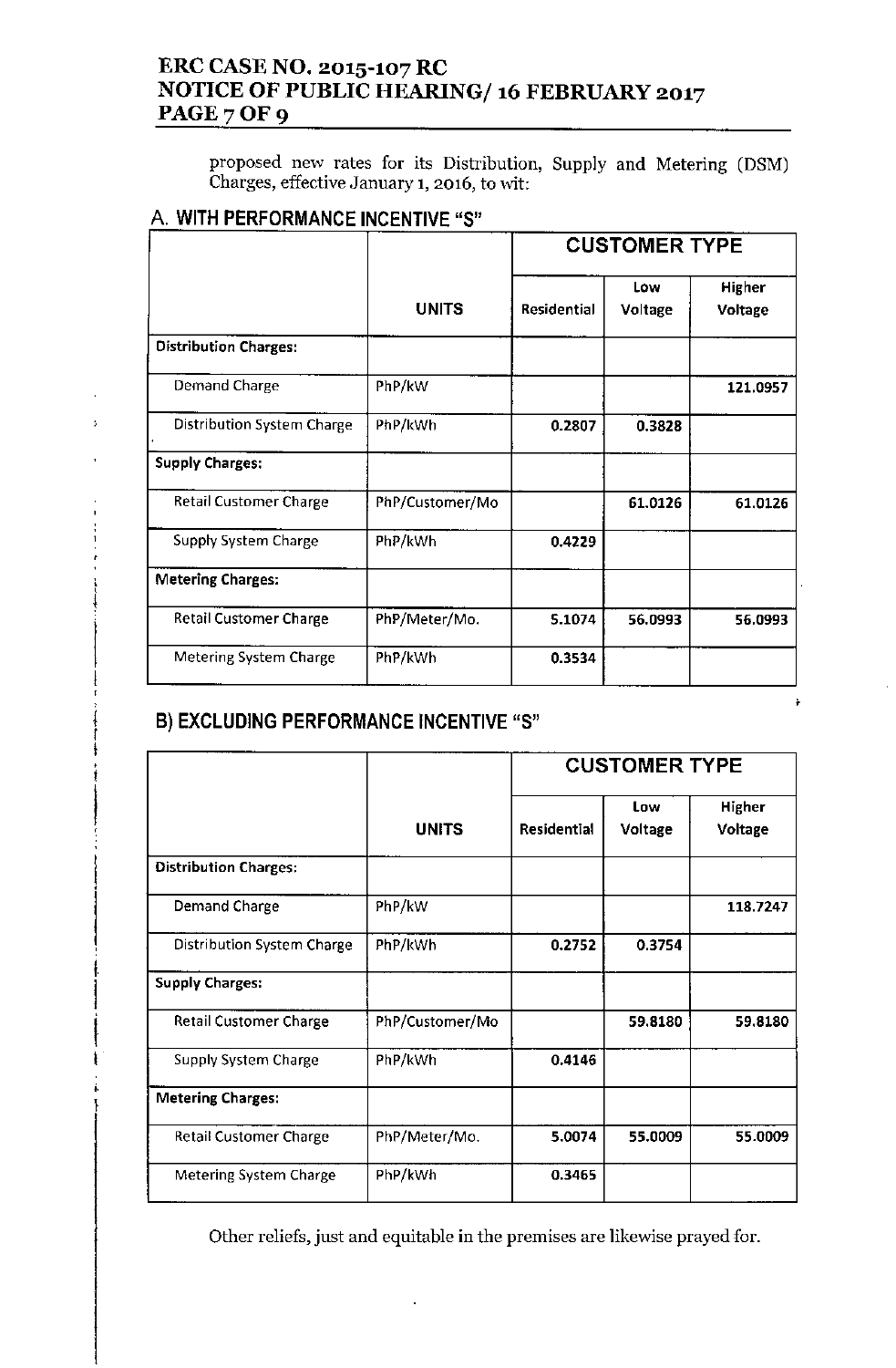### **ERC CASE NO. 2015-107 RC NOTICE OF PUBLIC HEARING/ 16 FEBRUARY 2017** PAGE 8 OF 9

 $\frac{1}{2}$ 

!<br>!<br>!

The Commission has set the *Application* for determination of compliance with the jurisdictional requirements, expository presentation, Pre-trial Conference, and presentation of evidence on **06 April 2017 (Thursday) at two o'clock in the afternoon (2:00 P.M.), at PELCO Ill's principal office at Mc Arthur Hiway, Sampaloc, Apalit, Pampanga.**

All persons who have an interest in the subject matter of the instant case may become a party by filing with the Commission a verified Petition to Intervene at least five (5) days prior to the initial hearing and subject to the requirements under Rule 9 of the 2006 Rules of Practice and Procedure, indicating therein the docket number and title of the case and stating the following:

1) The petitioner's name and address;

- 2) The nature of petitioner's interest in the subject matter of the proceeding and the way and manner in which such interest is affected by the issues involved in the proceeding; and
- 3) A statement of the relief desired.

All other persons who may want their views known to the Commission with respect to the subject matter of the case may file their Opposition or Comment thereon at any stage of the proceeding before Applicant concludes the presentation of its evidence, subject to the requirements under Rule 9 of the 2006 Rules of Practice and Procedure. No particular form of Opposition or Comment is required, but the document, letter, or writing should contain the following:

- 1) The name and address of such person;
- 2) A concise statement of the Opposition or Comment; and
- 3) The grounds relied upon.

All such persons who wish to have a copy of the *Application* may request from Applicant that they be furnished with the same, prior to the date of the initial hearing. Applicant is hereby directed to furnish all those making such request with copies of the *Application* and its attachments, subject to the reimbursement of reasonable photocopying costs. Any such person may likewise examine the